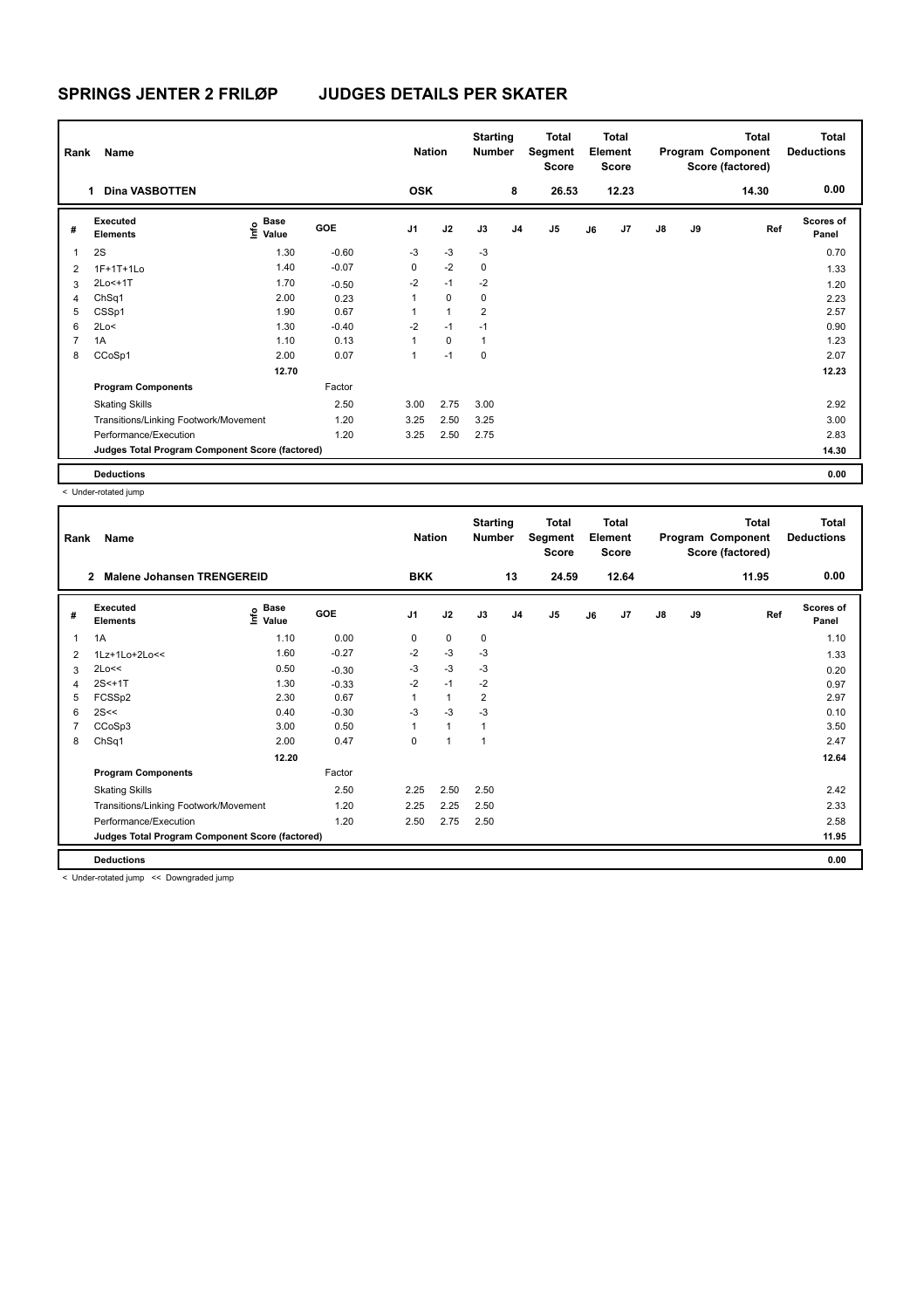| Rank | Name                                            |                              |         | <b>Nation</b> |              | <b>Starting</b><br>Number |                | <b>Total</b><br>Segment<br><b>Score</b> |    | <b>Total</b><br>Element<br><b>Score</b> |               |    | <b>Total</b><br>Program Component<br>Score (factored) | Total<br><b>Deductions</b> |
|------|-------------------------------------------------|------------------------------|---------|---------------|--------------|---------------------------|----------------|-----------------------------------------|----|-----------------------------------------|---------------|----|-------------------------------------------------------|----------------------------|
|      | <b>Jenitha SITTAMPALLAM</b><br>3                |                              |         | <b>TT</b>     |              |                           | 5              | 21.94                                   |    | 10.51                                   |               |    | 11.43                                                 | 0.00                       |
| #    | Executed<br><b>Elements</b>                     | <b>Base</b><br>Info<br>Value | GOE     | J1            | J2           | J3                        | J <sub>4</sub> | J <sub>5</sub>                          | J6 | J7                                      | $\mathsf{J}8$ | J9 | Ref                                                   | <b>Scores of</b><br>Panel  |
|      | $1A+1T$                                         | 1.50                         | 0.07    | 0             | $\mathbf{1}$ | $\mathbf 0$               |                |                                         |    |                                         |               |    |                                                       | 1.57                       |
| 2    | 2T                                              | 1.30                         | $-0.20$ | $-1$          | $-1$         | $-1$                      |                |                                         |    |                                         |               |    |                                                       | 1.10                       |
| 3    | LSpB                                            | 1.20                         | $-0.70$ | $-2$          | $-2$         | $-3$                      |                |                                         |    |                                         |               |    |                                                       | 0.50                       |
| 4    | $2S+1Lo$                                        | 1.80                         | 0.00    | 0             | 0            | $\mathbf 0$               |                |                                         |    |                                         |               |    |                                                       | 1.80                       |
| 5    | 1A                                              | 1.10                         | $-0.13$ | $-1$          | $-1$         | $\mathbf 0$               |                |                                         |    |                                         |               |    |                                                       | 0.97                       |
| 6    | 2S                                              | 1.30                         | 0.00    | 0             | $\mathbf 0$  | $\mathbf 0$               |                |                                         |    |                                         |               |    |                                                       | 1.30                       |
| 7    | CCoSpB                                          | 1.70                         | $-0.10$ | 0             | $-1$         | 0                         |                |                                         |    |                                         |               |    |                                                       | 1.60                       |
| 8    | ChSq1                                           | 2.00                         | $-0.33$ | 0             | $-1$         | $-1$                      |                |                                         |    |                                         |               |    |                                                       | 1.67                       |
|      |                                                 | 11.90                        |         |               |              |                           |                |                                         |    |                                         |               |    |                                                       | 10.51                      |
|      | <b>Program Components</b>                       |                              | Factor  |               |              |                           |                |                                         |    |                                         |               |    |                                                       |                            |
|      | <b>Skating Skills</b>                           |                              | 2.50    | 2.25          | 2.25         | 2.50                      |                |                                         |    |                                         |               |    |                                                       | 2.33                       |
|      | Transitions/Linking Footwork/Movement           |                              | 1.20    | 2.00          | 2.50         | 2.50                      |                |                                         |    |                                         |               |    |                                                       | 2.33                       |
|      | Performance/Execution                           |                              | 1.20    | 2.00          | 2.50         | 2.50                      |                |                                         |    |                                         |               |    |                                                       | 2.33                       |
|      | Judges Total Program Component Score (factored) |                              |         |               |              |                           |                |                                         |    |                                         |               |    |                                                       | 11.43                      |
|      | <b>Deductions</b>                               |                              |         |               |              |                           |                |                                         |    |                                         |               |    |                                                       | 0.00                       |

| Rank | Name                                            |                           |            | <b>Nation</b>  |              | <b>Starting</b><br><b>Number</b> |    | Total<br>Segment<br><b>Score</b> |    | <b>Total</b><br>Element<br><b>Score</b> |               |    | <b>Total</b><br>Program Component<br>Score (factored) | <b>Total</b><br><b>Deductions</b> |
|------|-------------------------------------------------|---------------------------|------------|----------------|--------------|----------------------------------|----|----------------------------------|----|-----------------------------------------|---------------|----|-------------------------------------------------------|-----------------------------------|
|      | 4 Hedvig GUSTAVSEN                              |                           |            | ΟI             |              |                                  | 3  | 19.57                            |    | 8.84                                    |               |    | 10.73                                                 | 0.00                              |
| #    | Executed<br><b>Elements</b>                     | Base<br>e Base<br>⊆ Value | <b>GOE</b> | J <sub>1</sub> | J2           | J3                               | J4 | J <sub>5</sub>                   | J6 | J <sub>7</sub>                          | $\mathsf{J}8$ | J9 | Ref                                                   | <b>Scores of</b><br>Panel         |
| 1    | 1Lz                                             | 0.60                      | 0.07       | 0              | $\mathbf{1}$ | 0                                |    |                                  |    |                                         |               |    |                                                       | 0.67                              |
| 2    | $1A+1T$                                         | 1.50                      | $-0.13$    | $\mathbf 0$    | $-1$         | $-1$                             |    |                                  |    |                                         |               |    |                                                       | 1.37                              |
| 3    | Ch <sub>Sq0</sub>                               | 0.00                      | 0.00       |                |              |                                  |    |                                  |    |                                         |               |    |                                                       | 0.00                              |
| 4    | CoSp1                                           | 1.70                      | 0.33       |                | 1            | 0                                |    |                                  |    |                                         |               |    |                                                       | 2.03                              |
| 5    | 1F                                              | 0.50                      | 0.00       | 0              | $\mathbf 0$  | 0                                |    |                                  |    |                                         |               |    |                                                       | 0.50                              |
| 6    | 1A                                              | 1.10                      | 0.00       | 0              | $\mathbf 0$  | 0                                |    |                                  |    |                                         |               |    |                                                       | 1.10                              |
| 7    | CCoSp1                                          | 2.00                      | $-0.40$    | $-2$           | $-1$         | $-1$                             |    |                                  |    |                                         |               |    |                                                       | 1.60                              |
| 8    | 1F+1Lo+1Lo                                      | 1.50                      | 0.07       | $\mathbf{1}$   | $\mathbf 0$  | 0                                |    |                                  |    |                                         |               |    |                                                       | 1.57                              |
|      |                                                 | 8.90                      |            |                |              |                                  |    |                                  |    |                                         |               |    |                                                       | 8.84                              |
|      | <b>Program Components</b>                       |                           | Factor     |                |              |                                  |    |                                  |    |                                         |               |    |                                                       |                                   |
|      | <b>Skating Skills</b>                           |                           | 2.50       | 2.25           | 2.50         | 2.00                             |    |                                  |    |                                         |               |    |                                                       | 2.25                              |
|      | Transitions/Linking Footwork/Movement           |                           | 1.20       | 2.25           | 2.25         | 1.50                             |    |                                  |    |                                         |               |    |                                                       | 2.00                              |
|      | Performance/Execution                           |                           | 1.20       | 2.50           | 2.75         | 1.50                             |    |                                  |    |                                         |               |    |                                                       | 2.25                              |
|      | Judges Total Program Component Score (factored) |                           |            |                |              |                                  |    |                                  |    |                                         |               |    |                                                       | 10.73                             |
|      |                                                 |                           |            |                |              |                                  |    |                                  |    |                                         |               |    |                                                       |                                   |

**Deductions 0.00**

| Rank | Name                                            |                                  |                   | <b>Nation</b>  |              | <b>Starting</b><br>Number |                | <b>Total</b><br>Segment<br><b>Score</b> |    | <b>Total</b><br>Element<br>Score |    |    | <b>Total</b><br>Program Component<br>Score (factored) | Total<br><b>Deductions</b> |
|------|-------------------------------------------------|----------------------------------|-------------------|----------------|--------------|---------------------------|----------------|-----------------------------------------|----|----------------------------------|----|----|-------------------------------------------------------|----------------------------|
|      | <b>Tiril OMHOLT</b><br>5                        |                                  |                   | <b>BKK</b>     |              |                           | 6              | 18.40                                   |    | 10.20                            |    |    | 9.20                                                  | 1.00                       |
| #    | <b>Executed</b><br><b>Elements</b>              | <b>Base</b><br>e Base<br>⊆ Value | <b>GOE</b>        | J <sub>1</sub> | J2           | J3                        | J <sub>4</sub> | J <sub>5</sub>                          | J6 | J7                               | J8 | J9 | Ref                                                   | <b>Scores of</b><br>Panel  |
| 1    | $1A+1T+1T$                                      | 1.90                             | $-0.07$           | 0              | 0            | $-1$                      |                |                                         |    |                                  |    |    |                                                       | 1.83                       |
| 2    | 2S                                              | 1.30                             | $-0.60$           | $-3$           | $-3$         | -3                        |                |                                         |    |                                  |    |    |                                                       | 0.70                       |
| 3    | CCoSp1                                          | 2.00                             | $-0.20$           | 0              | $-1$         | $-1$                      |                |                                         |    |                                  |    |    |                                                       | 1.80                       |
| 4    | 1A                                              | 1.10                             | 0.00              | 0              | $\mathbf 0$  | 0                         |                |                                         |    |                                  |    |    |                                                       | 1.10                       |
| 5    | 1S                                              | 0.40                             | $-0.30$           | $-3$           | $-3$         | $-3$                      |                |                                         |    |                                  |    |    |                                                       | 0.10                       |
| 6    | 1F                                              | 0.50                             | 0.00              | 0              | $\mathbf 0$  | $\mathbf 0$               |                |                                         |    |                                  |    |    |                                                       | 0.50                       |
|      | ChSq1                                           | 2.00                             | $-0.33$           | $-1$           | $\mathbf 0$  | $-1$                      |                |                                         |    |                                  |    |    |                                                       | 1.67                       |
| 8    | CoSp2                                           | 2.00                             | 0.50              |                | $\mathbf{1}$ | $\overline{1}$            |                |                                         |    |                                  |    |    |                                                       | 2.50                       |
|      |                                                 | 11.20                            |                   |                |              |                           |                |                                         |    |                                  |    |    |                                                       | 10.20                      |
|      | <b>Program Components</b>                       |                                  | Factor            |                |              |                           |                |                                         |    |                                  |    |    |                                                       |                            |
|      | <b>Skating Skills</b>                           |                                  | 2.50              | 2.00           | 2.00         | 1.75                      |                |                                         |    |                                  |    |    |                                                       | 1.92                       |
|      | Transitions/Linking Footwork/Movement           |                                  | 1.20              | 2.25           | 2.00         | 1.75                      |                |                                         |    |                                  |    |    |                                                       | 2.00                       |
|      | Performance/Execution                           |                                  | 1.20              | 1.75           | 1.75         | 1.50                      |                |                                         |    |                                  |    |    |                                                       | 1.67                       |
|      | Judges Total Program Component Score (factored) |                                  |                   |                |              |                           |                |                                         |    |                                  |    |    |                                                       | 9.20                       |
|      | <b>Deductions</b>                               |                                  | $-1.00$<br>Falls: |                |              |                           |                |                                         |    |                                  |    |    |                                                       | $-1.00$                    |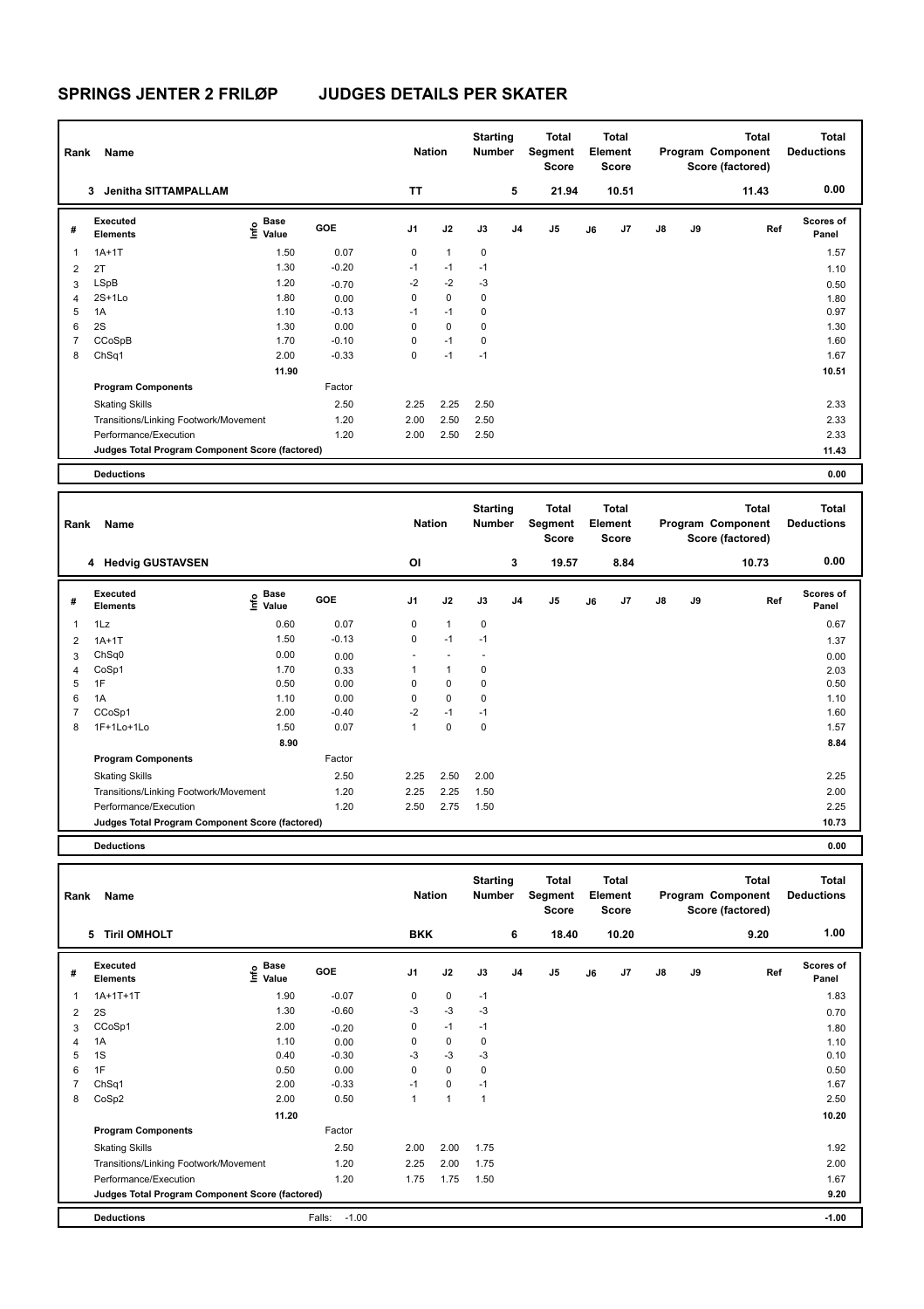| Rank           | <b>Name</b>                                     |                                  |         | <b>Nation</b>  |             | <b>Starting</b><br><b>Number</b> |                | <b>Total</b><br>Segment<br><b>Score</b> |    | <b>Total</b><br>Element<br><b>Score</b> |               |    | Total<br>Program Component<br>Score (factored) | <b>Total</b><br><b>Deductions</b> |
|----------------|-------------------------------------------------|----------------------------------|---------|----------------|-------------|----------------------------------|----------------|-----------------------------------------|----|-----------------------------------------|---------------|----|------------------------------------------------|-----------------------------------|
|                | <b>Anne Hoff IHLEN</b><br>6                     |                                  |         | <b>BKK</b>     |             |                                  | 11             | 17.49                                   |    | 8.39                                    |               |    | 9.10                                           | 0.00                              |
| #              | Executed<br><b>Elements</b>                     | <b>Base</b><br>o Base<br>⊆ Value | GOE     | J <sub>1</sub> | J2          | J3                               | J <sub>4</sub> | J <sub>5</sub>                          | J6 | J7                                      | $\mathsf{J}8$ | J9 | Ref                                            | Scores of<br>Panel                |
| 1              | 2S<                                             | 0.90                             | $-0.33$ | $-2$           | $-2$        | $-1$                             |                |                                         |    |                                         |               |    |                                                | 0.57                              |
| 2              | CCoSpB                                          | 1.70                             | $-0.30$ | $-1$           | $-1$        | $-1$                             |                |                                         |    |                                         |               |    |                                                | 1.40                              |
| 3              | 1A+SEQ                                          | 0.88                             | $-0.53$ | $-2$           | $-3$        | $-3$                             |                |                                         |    |                                         |               |    |                                                | 0.35                              |
| $\overline{4}$ | 1Lo                                             | 0.50                             | 0.00    | 0              | $\mathbf 0$ | $\mathbf 0$                      |                |                                         |    |                                         |               |    |                                                | 0.50                              |
| 5              | CSSpB                                           | 1.60                             | 0.17    | 1              | $\mathbf 0$ | 0                                |                |                                         |    |                                         |               |    |                                                | 1.77                              |
| 6              | 1F+1Lo+1Lo                                      | 1.50                             | 0.00    | 0              | $\mathbf 0$ | $\mathbf 0$                      |                |                                         |    |                                         |               |    |                                                | 1.50                              |
| 7              | ChSq1                                           | 2.00                             | $-0.33$ | 0              | $\mathbf 0$ | $-2$                             |                |                                         |    |                                         |               |    |                                                | 1.67                              |
| 8              | 1A                                              | 1.10                             | $-0.47$ | $-2$           | $-3$        | $-2$                             |                |                                         |    |                                         |               |    |                                                | 0.63                              |
|                |                                                 | 10.18                            |         |                |             |                                  |                |                                         |    |                                         |               |    |                                                | 8.39                              |
|                | <b>Program Components</b>                       |                                  | Factor  |                |             |                                  |                |                                         |    |                                         |               |    |                                                |                                   |
|                | <b>Skating Skills</b>                           |                                  | 2.50    | 2.50           | 1.75        | 1.75                             |                |                                         |    |                                         |               |    |                                                | 2.00                              |
|                | Transitions/Linking Footwork/Movement           |                                  | 1.20    | 2.25           | 1.50        | 1.25                             |                |                                         |    |                                         |               |    |                                                | 1.67                              |
|                | Performance/Execution                           |                                  | 1.20    | 2.00           | 1.75        | 1.50                             |                |                                         |    |                                         |               |    |                                                | 1.75                              |
|                | Judges Total Program Component Score (factored) |                                  |         |                |             |                                  |                |                                         |    |                                         |               |    |                                                | 9.10                              |
|                | <b>Deductions</b>                               |                                  |         |                |             |                                  |                |                                         |    |                                         |               |    |                                                | 0.00                              |

< Under-rotated jump

| Rank | Name                                            |                   |         | <b>Nation</b>  |              | <b>Starting</b><br><b>Number</b> |                | Total<br>Segment<br><b>Score</b> |    | <b>Total</b><br>Element<br><b>Score</b> |               |    | <b>Total</b><br>Program Component<br>Score (factored) | <b>Total</b><br><b>Deductions</b> |
|------|-------------------------------------------------|-------------------|---------|----------------|--------------|----------------------------------|----------------|----------------------------------|----|-----------------------------------------|---------------|----|-------------------------------------------------------|-----------------------------------|
|      | 7 Ingrid NATVIG RONG                            |                   |         | <b>BKK</b>     |              |                                  | 12             | 15.94                            |    | 8.49                                    |               |    | 7.45                                                  | 0.00                              |
| #    | Executed<br><b>Elements</b>                     | e Base<br>E Value | GOE     | J <sub>1</sub> | J2           | J3                               | J <sub>4</sub> | J5                               | J6 | J7                                      | $\mathsf{J}8$ | J9 | Ref                                                   | Scores of<br>Panel                |
| 1    | 1A                                              | 1.10              | $-0.07$ | $-1$           | 0            | 0                                |                |                                  |    |                                         |               |    |                                                       | 1.03                              |
| 2    | 2S<<                                            | 0.40              | $-0.30$ | -3             | $-3$         | -3                               |                |                                  |    |                                         |               |    |                                                       | 0.10                              |
| 3    | $1A+1T$                                         | 1.50              | $-0.07$ | 0              | $\mathbf 0$  | $-1$                             |                |                                  |    |                                         |               |    |                                                       | 1.43                              |
| 4    | SSp1                                            | 1.30              | 0.50    | $\mathbf{1}$   | $\mathbf{1}$ | 1                                |                |                                  |    |                                         |               |    |                                                       | 1.80                              |
| 5    | 1Lz+1Lo+1T                                      | 1.50              | $-0.10$ | $-1$           | $-1$         | $-1$                             |                |                                  |    |                                         |               |    |                                                       | 1.40                              |
| 6    | ChSq1                                           | 2.00              | $-0.67$ | $-2$           | $-1$         | $-1$                             |                |                                  |    |                                         |               |    |                                                       | 1.33                              |
| 7    | 2F<<                                            | 0.50              | $-0.30$ | $-3$           | $-3$         | $-3$                             |                |                                  |    |                                         |               |    |                                                       | 0.20                              |
| 8    | CCoSpB                                          | 1.70              | $-0.50$ | $-2$           | $-1$         | $-2$                             |                |                                  |    |                                         |               |    |                                                       | 1.20                              |
|      |                                                 | 10.00             |         |                |              |                                  |                |                                  |    |                                         |               |    |                                                       | 8.49                              |
|      | <b>Program Components</b>                       |                   | Factor  |                |              |                                  |                |                                  |    |                                         |               |    |                                                       |                                   |
|      | <b>Skating Skills</b>                           |                   | 2.50    | 1.50           | 1.50         | 1.50                             |                |                                  |    |                                         |               |    |                                                       | 1.50                              |
|      | Transitions/Linking Footwork/Movement           |                   | 1.20    | 1.50           | 1.25         | 1.50                             |                |                                  |    |                                         |               |    |                                                       | 1.42                              |
|      | Performance/Execution                           |                   | 1.20    | 1.75           | 1.50         | 1.75                             |                |                                  |    |                                         |               |    |                                                       | 1.67                              |
|      | Judges Total Program Component Score (factored) |                   |         |                |              |                                  |                |                                  |    |                                         |               |    |                                                       | 7.45                              |
|      | <b>Deductions</b>                               |                   |         |                |              |                                  |                |                                  |    |                                         |               |    |                                                       | 0.00                              |

<< Downgraded jump

Ш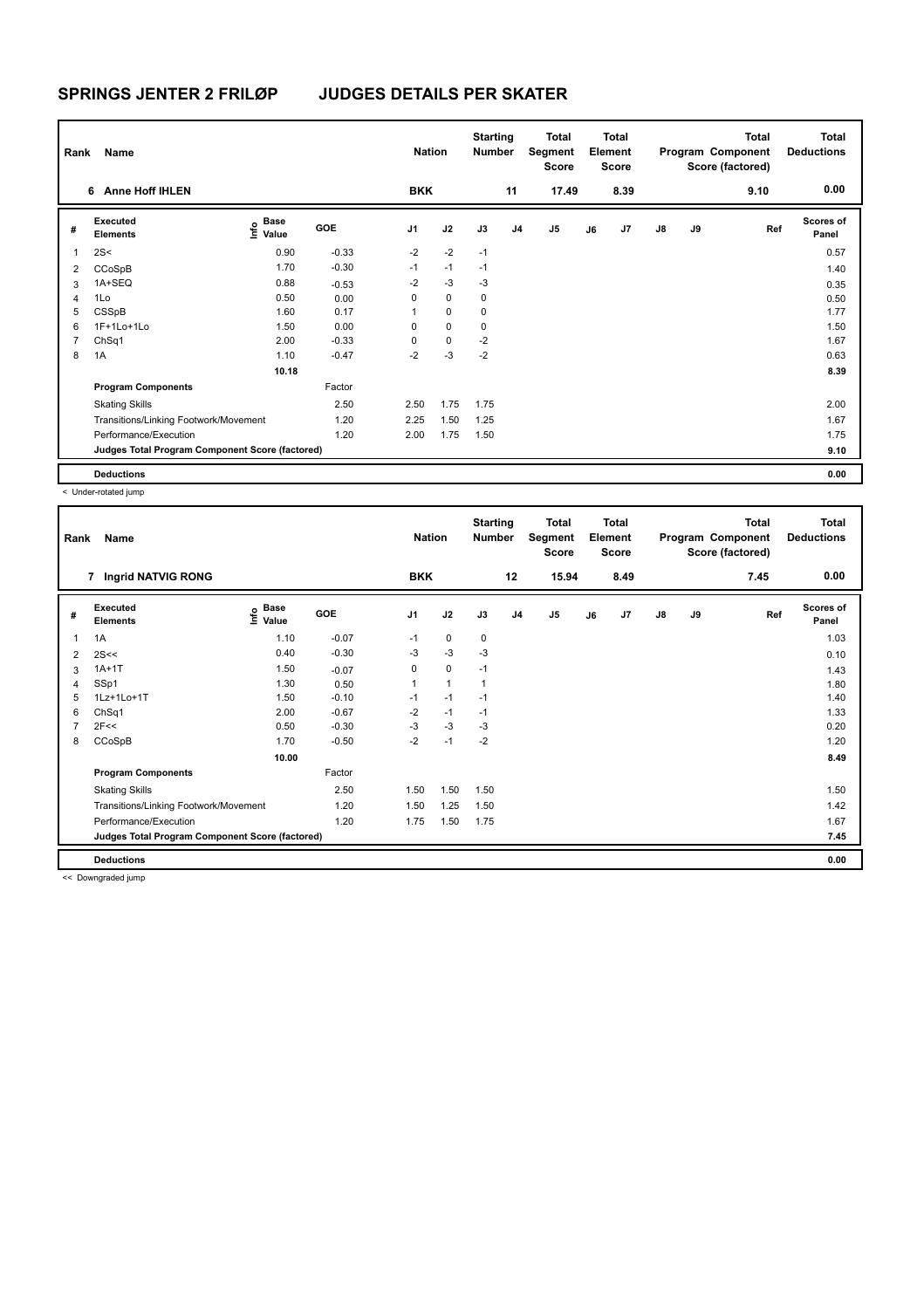| Rank | Name                                            |                           |                   | <b>Nation</b> |      | <b>Starting</b><br>Number |                | Total<br>Segment<br><b>Score</b> |    | Total<br>Element<br><b>Score</b> |               |    | <b>Total</b><br>Program Component<br>Score (factored) | Total<br><b>Deductions</b> |
|------|-------------------------------------------------|---------------------------|-------------------|---------------|------|---------------------------|----------------|----------------------------------|----|----------------------------------|---------------|----|-------------------------------------------------------|----------------------------|
|      | <b>Astrid LILLE</b><br>8                        |                           |                   | <b>AKK</b>    |      |                           | 1              | 15.84                            |    | 8.44                             |               |    | 9.40                                                  | 2.00                       |
| #    | Executed<br><b>Elements</b>                     | Base<br>o Base<br>⊆ Value | <b>GOE</b>        | J1            | J2   | J3                        | J <sub>4</sub> | J5                               | J6 | J7                               | $\mathsf{J}8$ | J9 | Ref                                                   | <b>Scores of</b><br>Panel  |
| 1    | $1A+1T$                                         | 1.50                      | 0.00              | 0             | 0    | $\mathbf 0$               |                |                                  |    |                                  |               |    |                                                       | 1.50                       |
| 2    | 2S                                              | 1.30                      | $-0.60$           | $-3$          | $-3$ | $-3$                      |                |                                  |    |                                  |               |    |                                                       | 0.70                       |
| 3    | LSpB                                            | 1.20                      | $-0.10$           | 0             | $-1$ | $\mathbf 0$               |                |                                  |    |                                  |               |    |                                                       | 1.10                       |
| 4    | ChSq1                                           | 2.00                      | $-0.17$           | 0             | 0    | $-1$                      |                |                                  |    |                                  |               |    |                                                       | 1.83                       |
| 5    | 2S+SEQ                                          | 1.04                      | $-0.53$           | $-3$          | $-3$ | $-2$                      |                |                                  |    |                                  |               |    |                                                       | 0.51                       |
| 6    | 1A                                              | 1.10                      | $-0.60$           | $-3$          | $-3$ | $-3$                      |                |                                  |    |                                  |               |    |                                                       | 0.50                       |
|      | 1F                                              | 0.50                      | 0.00              | 0             | 0    | $\mathbf 0$               |                |                                  |    |                                  |               |    |                                                       | 0.50                       |
| 8    | CCoSp1                                          | 2.00                      | $-0.20$           | 0             | $-1$ | $-1$                      |                |                                  |    |                                  |               |    |                                                       | 1.80                       |
|      |                                                 | 10.64                     |                   |               |      |                           |                |                                  |    |                                  |               |    |                                                       | 8.44                       |
|      | <b>Program Components</b>                       |                           | Factor            |               |      |                           |                |                                  |    |                                  |               |    |                                                       |                            |
|      | <b>Skating Skills</b>                           |                           | 2.50              | 2.25          | 2.00 | 2.00                      |                |                                  |    |                                  |               |    |                                                       | 2.08                       |
|      | Transitions/Linking Footwork/Movement           |                           | 1.20              | 2.50          | 1.50 | 1.50                      |                |                                  |    |                                  |               |    |                                                       | 1.83                       |
|      | Performance/Execution                           |                           | 1.20              | 2.00          | 1.75 | 1.25                      |                |                                  |    |                                  |               |    |                                                       | 1.67                       |
|      | Judges Total Program Component Score (factored) |                           |                   |               |      |                           |                |                                  |    |                                  |               |    |                                                       | 9.40                       |
|      | <b>Deductions</b>                               |                           | $-2.00$<br>Falls: |               |      |                           |                |                                  |    |                                  |               |    |                                                       | $-2.00$                    |

| Rank           | Name                                            |                                  |                   | <b>Nation</b> |                          | <b>Starting</b><br>Number |              | <b>Total</b><br>Segment<br><b>Score</b> |    | <b>Total</b><br>Element<br><b>Score</b> |               |    | <b>Total</b><br>Program Component<br>Score (factored) | Total<br><b>Deductions</b> |
|----------------|-------------------------------------------------|----------------------------------|-------------------|---------------|--------------------------|---------------------------|--------------|-----------------------------------------|----|-----------------------------------------|---------------|----|-------------------------------------------------------|----------------------------|
|                | <b>Helene FISHER</b><br>9                       |                                  |                   | <b>BSK</b>    |                          |                           | $\mathbf{2}$ | 15.61                                   |    | 8.13                                    |               |    | 8.48                                                  | 1.00                       |
| #              | Executed<br><b>Elements</b>                     | <b>Base</b><br>e Base<br>⊆ Value | GOE               | J1            | J2                       | J3                        | J4           | J5                                      | J6 | J7                                      | $\mathsf{J}8$ | J9 | Ref                                                   | <b>Scores of</b><br>Panel  |
| $\mathbf{1}$   | 1F                                              | 0.50                             | $-0.07$           | $-1$          | $-1$                     | $\mathbf 0$               |              |                                         |    |                                         |               |    |                                                       | 0.43                       |
| 2              | 2S                                              | 1.30                             | $-0.60$           | $-3$          | $-3$                     | $-3$                      |              |                                         |    |                                         |               |    |                                                       | 0.70                       |
| 3              | CCoSp1                                          | 2.00                             | $-0.20$           | $-1$          | $-1$                     | 0                         |              |                                         |    |                                         |               |    |                                                       | 1.80                       |
| 4              | 1Lz+1Lo                                         | 1.10                             | $-0.07$           | $-1$          | $-1$                     | 0                         |              |                                         |    |                                         |               |    |                                                       | 1.03                       |
| 5              | SSpB                                            | 1.10                             | 0.50              | $\mathbf{1}$  | $\mathbf{1}$             | $\mathbf 1$               |              |                                         |    |                                         |               |    |                                                       | 1.60                       |
| 6              | chsq0                                           | 0.00                             | 0.00              | ٠             | $\overline{\phantom{a}}$ |                           |              |                                         |    |                                         |               |    |                                                       | 0.00                       |
| $\overline{7}$ | 1A                                              | 1.10                             | 0.00              | 0             | 0                        | 0                         |              |                                         |    |                                         |               |    |                                                       | 1.10                       |
| 8              | 1F+1Lo+1Lo                                      | 1.50                             | $-0.03$           | $\mathbf 0$   | 0                        | $-1$                      |              |                                         |    |                                         |               |    |                                                       | 1.47                       |
|                |                                                 | 8.60                             |                   |               |                          |                           |              |                                         |    |                                         |               |    |                                                       | 8.13                       |
|                | <b>Program Components</b>                       |                                  | Factor            |               |                          |                           |              |                                         |    |                                         |               |    |                                                       |                            |
|                | <b>Skating Skills</b>                           |                                  | 2.50              | 1.75          | 1.75                     | 1.75                      |              |                                         |    |                                         |               |    |                                                       | 1.75                       |
|                | Transitions/Linking Footwork/Movement           |                                  | 1.20              | 2.25          | 1.50                     | 1.75                      |              |                                         |    |                                         |               |    |                                                       | 1.83                       |
|                | Performance/Execution                           |                                  | 1.20              | 1.75          | 1.75                     | 1.25                      |              |                                         |    |                                         |               |    |                                                       | 1.58                       |
|                | Judges Total Program Component Score (factored) |                                  |                   |               |                          |                           |              |                                         |    |                                         |               |    |                                                       | 8.48                       |
|                | <b>Deductions</b>                               |                                  | $-1.00$<br>Falls: |               |                          |                           |              |                                         |    |                                         |               |    |                                                       | $-1.00$                    |

| Rank | Name                                            |                              |         | <b>Nation</b> |                          | <b>Starting</b><br><b>Number</b> |                | Total<br>Segment<br><b>Score</b> |    | <b>Total</b><br>Element<br><b>Score</b> |               |    | <b>Total</b><br>Program Component<br>Score (factored) | Total<br><b>Deductions</b> |
|------|-------------------------------------------------|------------------------------|---------|---------------|--------------------------|----------------------------------|----------------|----------------------------------|----|-----------------------------------------|---------------|----|-------------------------------------------------------|----------------------------|
|      | <b>Tuva WESTBY MARTINSEN</b><br>10              |                              |         | <b>RKK</b>    |                          |                                  | 9              | 15.56                            |    | 6.28                                    |               |    | 9.28                                                  | 0.00                       |
| #    | <b>Executed</b><br><b>Elements</b>              | <b>Base</b><br>lnfo<br>Value | GOE     | J1            | J2                       | J3                               | J <sub>4</sub> | J5                               | J6 | J7                                      | $\mathsf{J}8$ | J9 | Ref                                                   | Scores of<br>Panel         |
| 1    | 1A+SEQ                                          | 0.88                         | $-0.40$ | $-1$          | $-3$                     | $-2$                             |                |                                  |    |                                         |               |    |                                                       | 0.48                       |
| 2    | CSSpB                                           | 1.60                         | $-0.30$ | $-1$          | $-1$                     | $-1$                             |                |                                  |    |                                         |               |    |                                                       | 1.30                       |
| 3    | ChSq1                                           | 2.00                         | $-0.50$ | 0             | $-1$                     | $-2$                             |                |                                  |    |                                         |               |    |                                                       | 1.50                       |
| 4    | 2S+Lo+Lo                                        | 1.30                         | $-0.47$ | $-3$          | $-1$                     | -3                               |                |                                  |    |                                         |               |    |                                                       | 0.83                       |
| 5    | CCoSp0                                          | 0.00                         | 0.00    | $\sim$        | $\overline{\phantom{a}}$ | $\overline{\phantom{a}}$         |                |                                  |    |                                         |               |    |                                                       | 0.00                       |
| 6    | 1A                                              | 1.10                         | $-0.33$ | $-1$          | $-2$                     | $-2$                             |                |                                  |    |                                         |               |    |                                                       | 0.77                       |
|      | 1F                                              | 0.50                         | 0.00    | 0             | 0                        | 0                                |                |                                  |    |                                         |               |    |                                                       | 0.50                       |
| 8    | 2S                                              | 1.30                         | $-0.40$ | $-2$          | $-2$                     | $-2$                             |                |                                  |    |                                         |               |    |                                                       | 0.90                       |
|      |                                                 | 8.68                         |         |               |                          |                                  |                |                                  |    |                                         |               |    |                                                       | 6.28                       |
|      | <b>Program Components</b>                       |                              | Factor  |               |                          |                                  |                |                                  |    |                                         |               |    |                                                       |                            |
|      | <b>Skating Skills</b>                           |                              | 2.50    | 1.75          | 2.00                     | 1.75                             |                |                                  |    |                                         |               |    |                                                       | 1.83                       |
|      | Transitions/Linking Footwork/Movement           |                              | 1.20    | 2.25          | 2.00                     | 1.75                             |                |                                  |    |                                         |               |    |                                                       | 2.00                       |
|      | Performance/Execution                           |                              | 1.20    | 2.00          | 2.50                     | 1.25                             |                |                                  |    |                                         |               |    |                                                       | 1.92                       |
|      | Judges Total Program Component Score (factored) |                              |         |               |                          |                                  |                |                                  |    |                                         |               |    |                                                       | 9.28                       |
|      | <b>Deductions</b>                               |                              |         |               |                          |                                  |                |                                  |    |                                         |               |    |                                                       | 0.00                       |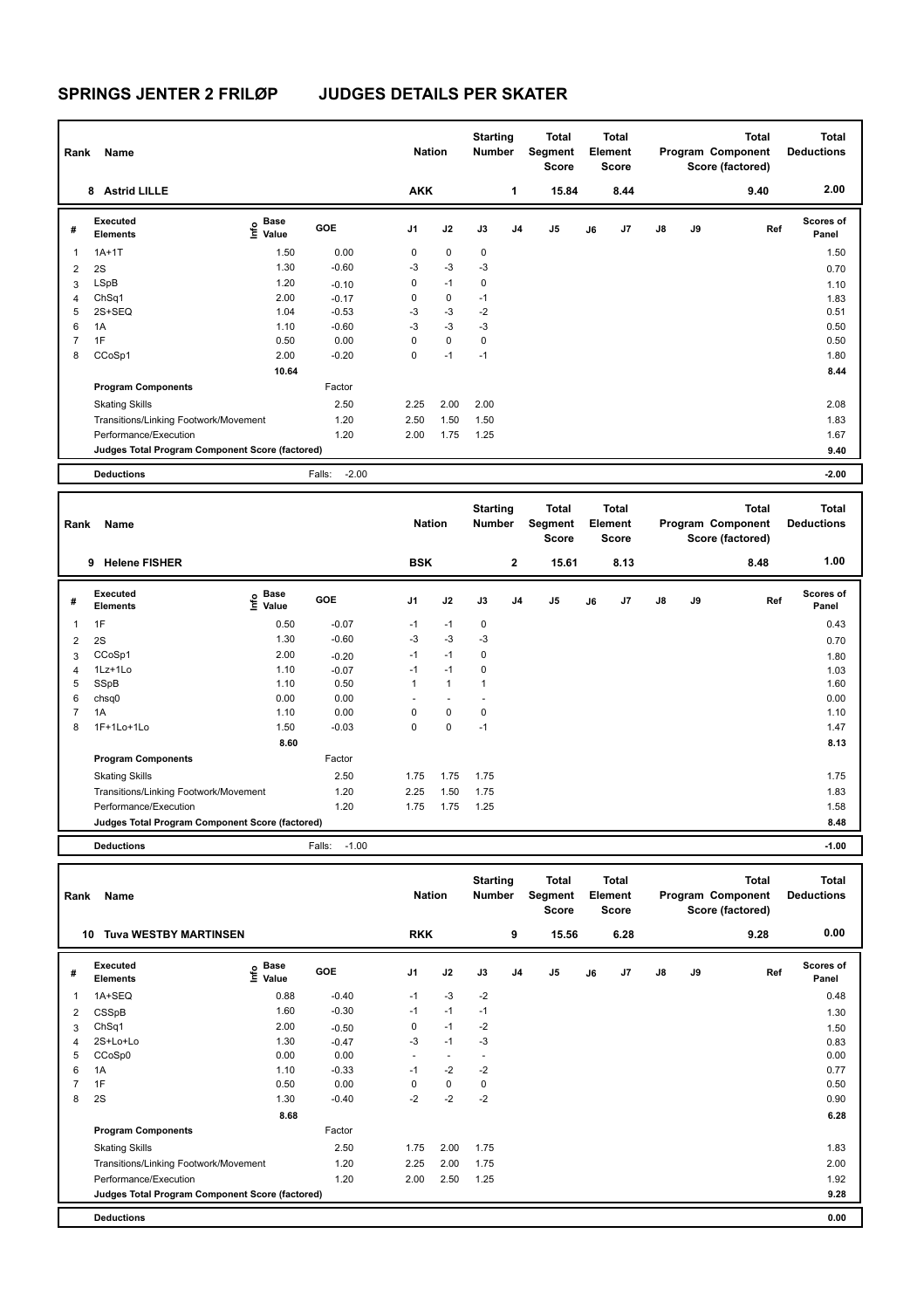| Rank | Name                                            |                           |                   | <b>Nation</b> |             | <b>Starting</b><br><b>Number</b> |                | <b>Total</b><br>Segment<br><b>Score</b> |    | Total<br>Element<br><b>Score</b> |               |    | <b>Total</b><br>Program Component<br>Score (factored) | Total<br><b>Deductions</b> |
|------|-------------------------------------------------|---------------------------|-------------------|---------------|-------------|----------------------------------|----------------|-----------------------------------------|----|----------------------------------|---------------|----|-------------------------------------------------------|----------------------------|
|      | <b>Maria KRISTOFFERSEN</b><br>11                |                           |                   | <b>TT</b>     |             |                                  | 15             | 15.26                                   |    | 8.48                             |               |    | 7.78                                                  | 1.00                       |
| #    | Executed<br><b>Elements</b>                     | Base<br>o Base<br>⊆ Value | GOE               | J1            | J2          | J3                               | J <sub>4</sub> | J5                                      | J6 | J7                               | $\mathsf{J}8$ | J9 | Ref                                                   | <b>Scores of</b><br>Panel  |
| 1    | 1A+1T+1Lo                                       | 2.00                      | $-0.07$           | 0             | $-1$        | 0                                |                |                                         |    |                                  |               |    |                                                       | 1.93                       |
| 2    | 2S                                              | 1.30                      | $-0.33$           | $-1$          | $-2$        | $-2$                             |                |                                         |    |                                  |               |    |                                                       | 0.97                       |
| 3    | <b>LSpB</b>                                     | 1.20                      | $-0.20$           | $-1$          | 0           | $-1$                             |                |                                         |    |                                  |               |    |                                                       | 1.00                       |
| 4    | ChSq1                                           | 2.00                      | $-0.33$           | $-2$          | $\mathbf 0$ | 0                                |                |                                         |    |                                  |               |    |                                                       | 1.67                       |
| 5    | 1F                                              | 0.50                      | 0.00              | 0             | $\mathbf 0$ | 0                                |                |                                         |    |                                  |               |    |                                                       | 0.50                       |
| 6    | 2S+SEQ                                          | 1.04                      | $-0.33$           | $-1$          | $-2$        | $-2$                             |                |                                         |    |                                  |               |    |                                                       | 0.71                       |
|      | CCoSpB                                          | 1.70                      | 0.00              | 0             | $\mathbf 0$ | 0                                |                |                                         |    |                                  |               |    |                                                       | 1.70                       |
| 8    | A                                               | 0.00                      | 0.00              |               |             |                                  |                |                                         |    |                                  |               |    |                                                       | 0.00                       |
|      |                                                 | 9.74                      |                   |               |             |                                  |                |                                         |    |                                  |               |    |                                                       | 8.48                       |
|      | <b>Program Components</b>                       |                           | Factor            |               |             |                                  |                |                                         |    |                                  |               |    |                                                       |                            |
|      | <b>Skating Skills</b>                           |                           | 2.50              | 2.25          | 1.75        | 1.50                             |                |                                         |    |                                  |               |    |                                                       | 1.83                       |
|      | Transitions/Linking Footwork/Movement           |                           | 1.20              | 1.75          | 1.00        | 1.00                             |                |                                         |    |                                  |               |    |                                                       | 1.25                       |
|      | Performance/Execution                           |                           | 1.20              | 1.75          | 1.50        | 1.00                             |                |                                         |    |                                  |               |    |                                                       | 1.42                       |
|      | Judges Total Program Component Score (factored) |                           |                   |               |             |                                  |                |                                         |    |                                  |               |    |                                                       | 7.78                       |
|      | <b>Deductions</b>                               |                           | $-1.00$<br>Falls: |               |             |                                  |                |                                         |    |                                  |               |    |                                                       | $-1.00$                    |

| Rank | Name                                            |                                    |                   | <b>Nation</b> |              | <b>Starting</b><br><b>Number</b> |    | <b>Total</b><br>Segment<br><b>Score</b> |    | Total<br>Element<br><b>Score</b> |               |    | <b>Total</b><br>Program Component<br>Score (factored) | Total<br><b>Deductions</b> |
|------|-------------------------------------------------|------------------------------------|-------------------|---------------|--------------|----------------------------------|----|-----------------------------------------|----|----------------------------------|---------------|----|-------------------------------------------------------|----------------------------|
|      | Åshild LUNDBY<br>$12 \,$                        |                                    |                   | <b>RKK</b>    |              |                                  | 10 | 15.14                                   |    | 6.64                             |               |    | 9.50                                                  | 1.00                       |
| #    | Executed<br><b>Elements</b>                     | <b>Base</b><br>$\frac{6}{5}$ Value | GOE               | J1            | J2           | J3                               | J4 | J5                                      | J6 | J7                               | $\mathsf{J}8$ | J9 | Ref                                                   | <b>Scores of</b><br>Panel  |
|      | 1A                                              | 1.10                               | 0.00              | 0             | $\mathbf 0$  | $\mathbf 0$                      |    |                                         |    |                                  |               |    |                                                       | 1.10                       |
| 2    | 2S                                              | 1.30                               | $-0.13$           | 0             | $-1$         | $-1$                             |    |                                         |    |                                  |               |    |                                                       | 1.17                       |
| 3    | CoSpB                                           | 1.50                               | $-0.60$           | $-2$          | $-2$         | $-2$                             |    |                                         |    |                                  |               |    |                                                       | 0.90                       |
| 4    | 1A+SEQ                                          | 0.88                               | $-0.33$           | $-2$          | $-1$         | $-2$                             |    |                                         |    |                                  |               |    |                                                       | 0.55                       |
| 5    | ChSq1                                           | 2.00                               | 0.23              | 0             | $\mathbf{1}$ | 0                                |    |                                         |    |                                  |               |    |                                                       | 2.23                       |
| 6    | $2S < +SEQ$                                     | 0.72                               | $-0.53$           | $-3$          | $-3$         | $-2$                             |    |                                         |    |                                  |               |    |                                                       | 0.19                       |
|      | 1Lo                                             | 0.50                               | 0.00              | 0             | 0            | 0                                |    |                                         |    |                                  |               |    |                                                       | 0.50                       |
| 8    | cssp0                                           | 0.00                               | 0.00              |               |              |                                  |    |                                         |    |                                  |               |    |                                                       | 0.00                       |
|      |                                                 | 8.00                               |                   |               |              |                                  |    |                                         |    |                                  |               |    |                                                       | 6.64                       |
|      | <b>Program Components</b>                       |                                    | Factor            |               |              |                                  |    |                                         |    |                                  |               |    |                                                       |                            |
|      | <b>Skating Skills</b>                           |                                    | 2.50              | 2.00          | 2.25         | 2.00                             |    |                                         |    |                                  |               |    |                                                       | 2.08                       |
|      | Transitions/Linking Footwork/Movement           |                                    | 1.20              | 1.75          | 2.00         | 1.25                             |    |                                         |    |                                  |               |    |                                                       | 1.67                       |
|      | Performance/Execution                           |                                    | 1.20              | 2.00          | 2.00         | 1.75                             |    |                                         |    |                                  |               |    |                                                       | 1.92                       |
|      | Judges Total Program Component Score (factored) |                                    |                   |               |              |                                  |    |                                         |    |                                  |               |    |                                                       | 9.50                       |
|      | <b>Deductions</b>                               |                                    | $-1.00$<br>Falls: |               |              |                                  |    |                                         |    |                                  |               |    |                                                       | $-1.00$                    |

< Under-rotated jump

| Rank<br>13                                      | Name<br><b>Pernille Juklestad ESKELAND</b> |                           |                   | <b>Nation</b><br><b>AKK</b> |                          | <b>Starting</b><br><b>Number</b> | 4              | Total<br>Segment<br><b>Score</b><br>13.23 |    | <b>Total</b><br>Element<br><b>Score</b><br>5.95 |               |    | <b>Total</b><br>Program Component<br>Score (factored)<br>8.28 | Total<br><b>Deductions</b><br>1.00 |
|-------------------------------------------------|--------------------------------------------|---------------------------|-------------------|-----------------------------|--------------------------|----------------------------------|----------------|-------------------------------------------|----|-------------------------------------------------|---------------|----|---------------------------------------------------------------|------------------------------------|
|                                                 |                                            |                           |                   |                             |                          |                                  |                |                                           |    |                                                 |               |    |                                                               |                                    |
| #                                               | Executed<br><b>Elements</b>                | Base<br>e Base<br>⊆ Value | <b>GOE</b>        | J <sub>1</sub>              | J2                       | J3                               | J <sub>4</sub> | J <sub>5</sub>                            | J6 | J7                                              | $\mathsf{J}8$ | J9 | Ref                                                           | <b>Scores of</b><br>Panel          |
| 1                                               | 1A+SEQ                                     | 0.88                      | $-0.40$           | $-1$                        | $-2$                     | $-3$                             |                |                                           |    |                                                 |               |    |                                                               | 0.48                               |
| 2                                               | 2S                                         | 1.30                      | $-0.60$           | $-3$                        | $-3$                     | $-3$                             |                |                                           |    |                                                 |               |    |                                                               | 0.70                               |
| 3                                               | 1Lz+1Lo+1Lo                                | 1.60                      | $-0.03$           | 0                           | $-1$                     | 0                                |                |                                           |    |                                                 |               |    |                                                               | 1.57                               |
| 4                                               | Isp0                                       | 0.00                      | 0.00              | ٠                           | $\overline{\phantom{a}}$ | ٠                                |                |                                           |    |                                                 |               |    |                                                               | 0.00                               |
| 5                                               | 1F                                         | 0.50                      | 0.00              | 0                           | 0                        | 0                                |                |                                           |    |                                                 |               |    |                                                               | 0.50                               |
| 6                                               | chsq0                                      | 0.00                      | 0.00              | ٠                           |                          |                                  |                |                                           |    |                                                 |               |    |                                                               | 0.00                               |
| $\overline{7}$                                  | 1A                                         | 1.10                      | 0.00              | 0                           | $\mathbf 0$              | 0                                |                |                                           |    |                                                 |               |    |                                                               | 1.10                               |
| 8                                               | CCoSp1                                     | 2.00                      | $-0.40$           | $-2$                        | $-1$                     | $-1$                             |                |                                           |    |                                                 |               |    |                                                               | 1.60                               |
|                                                 |                                            | 7.38                      |                   |                             |                          |                                  |                |                                           |    |                                                 |               |    |                                                               | 5.95                               |
|                                                 | <b>Program Components</b>                  |                           | Factor            |                             |                          |                                  |                |                                           |    |                                                 |               |    |                                                               |                                    |
|                                                 | <b>Skating Skills</b>                      |                           | 2.50              | 1.50                        | 1.75                     | 1.75                             |                |                                           |    |                                                 |               |    |                                                               | 1.67                               |
|                                                 | Transitions/Linking Footwork/Movement      |                           | 1.20              | 1.75                        | 1.50                     | 2.00                             |                |                                           |    |                                                 |               |    |                                                               | 1.75                               |
|                                                 | Performance/Execution                      |                           | 1.20              | 1.75                        | 1.75                     | 1.50                             |                |                                           |    |                                                 |               |    |                                                               | 1.67                               |
| Judges Total Program Component Score (factored) |                                            |                           |                   |                             |                          |                                  |                |                                           |    |                                                 | 8.28          |    |                                                               |                                    |
|                                                 | <b>Deductions</b>                          |                           | $-1.00$<br>Falls: |                             |                          |                                  |                |                                           |    |                                                 |               |    |                                                               | $-1.00$                            |